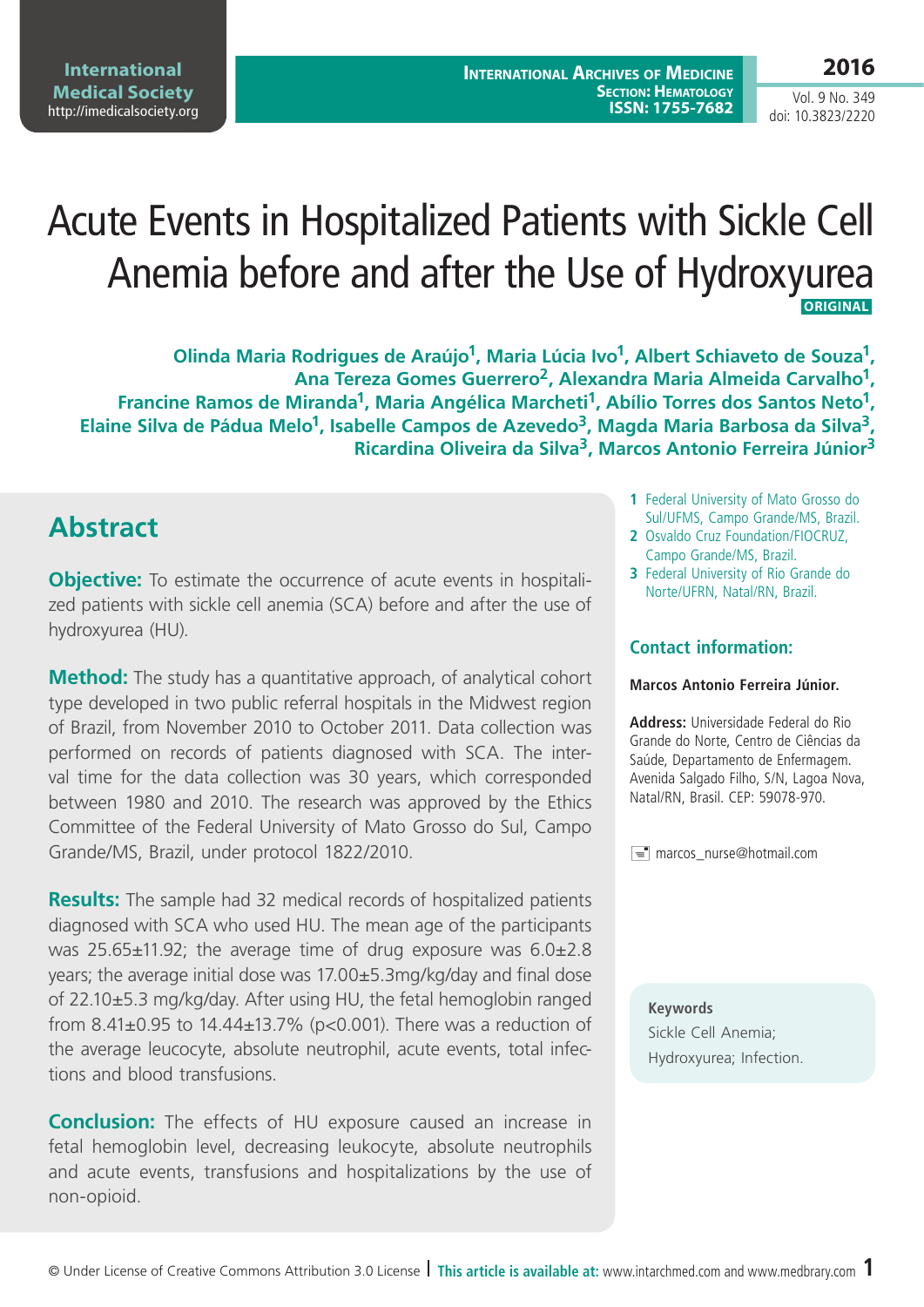### **Introduction**

Sickle cell anemia (SCA) is a genetic disorder caused by the homozygous of gene β<sup>s</sup> encoding the hemoglobin S (HbS). The HbS results from the substitution of glutamic acid (GAG) by valine (GTG) at position six of the globin β chain. This exchange results in profound changes in the physicochemical properties of the molecule of hemoglobin (Hb) when deoxygenated [1, 2]. Such changes occur in cell morphology, and the RBCs are an elongate form known as "sickle erythrocyte" altering the rheology of red blood cells and the erythrocyte membrane and results in the polymerization phenomenon [3, 4]. These changes culminate in two important pathophysiological processes of sickle cell anemia, hemolysis, and vase-occlusion [5].

The occurrence of the vase-occlusive episode is the pathophysiological event decisive for the origin of most of the signs and symptoms of the clinical picture of patients with SCA and other manifestations or acute events that are worth mentioning, as the painful crises, aplastic, hemolytic, pulmonary complications, neurological and hepatobiliary as well as infections [6, 7]. From these events, the pain crisis is considered the most dramatic event in the picture of the disease [8].

The polymerization phenomenon is regulated by the level of HbS and decreasing with the presence of other forms of hemoglobin that does not contain mutant forms of the β globin. The main therapeutic approach to SCA is trying to change the production of hemoglobin S for fetal hemoglobin (HbF), resulting in a less severe degree of symptoms and less hemolytic anemia [9]. For cases with an indication, the treatment with hydroxyurea (HU) may be instituted to ameliorate the clinical picture of the disease [10].

By its action, the HU elevates HbF and consequently decreases the vase-occlusion and hemolysis, resulting in the reduction of the frequency of transfusions, painful events, number, and duration of hospitalization. This treatment further enhances the hematological parameters and increases nitric oxide concentrations, depending on the inhibitory role of HbS polymerization [11]. The effective therapeutic action is observed in observational studies [12] and demonstrated in Randomized Clinical Trial (RCT) with serious adults [13].

The benefits of using HU found that early drug exposure to the patient brings a greater likelihood of mortality prevention [14]. Given the above, this study aimed to estimate the occurrence of acute events in hospitalized patients with sickle cell anemia before and after the use of hydroxyurea as a treatment option.

# **Method**

This is a study with a quantitative approach, of the analytical cohort type developed in two public referral hospitals in the Midwest Brazil, from November 2010 to October 2011.

Data collection was performed on records of patients diagnosed with sickle cell anemia (HbSS). The interval time for the data collection was 30 years, which corresponded between 1980 and 2010. Patients with at least 24 hours of hospitalization, with a diagnosis of sickle cell anemia confirmed by hemoglobin electrophoresis and having a medical indication for HU treatment were included.

The hematological variables collected were: fetal hemoglobin (HbF); total hemoglobin concentration; hematocrit; erythrocytes or RBCs; leukocytes, absolute neutrophils, and platelets, collected before and after the HU use. The evaluation of laboratory parameters in this study followed the values espoused by Failace [15] Falcão and Calado [16]. The absolute number of neutrophils is the total of neutrophils about leukocytes [15], calculated using the formula: absolute neutrophil = neutrophils  $x$ leukocytes/100.

The clinical variables collected were: hydroxyurea (starting date, age at the beginning of the treatment, initial dose, final dose and average ex-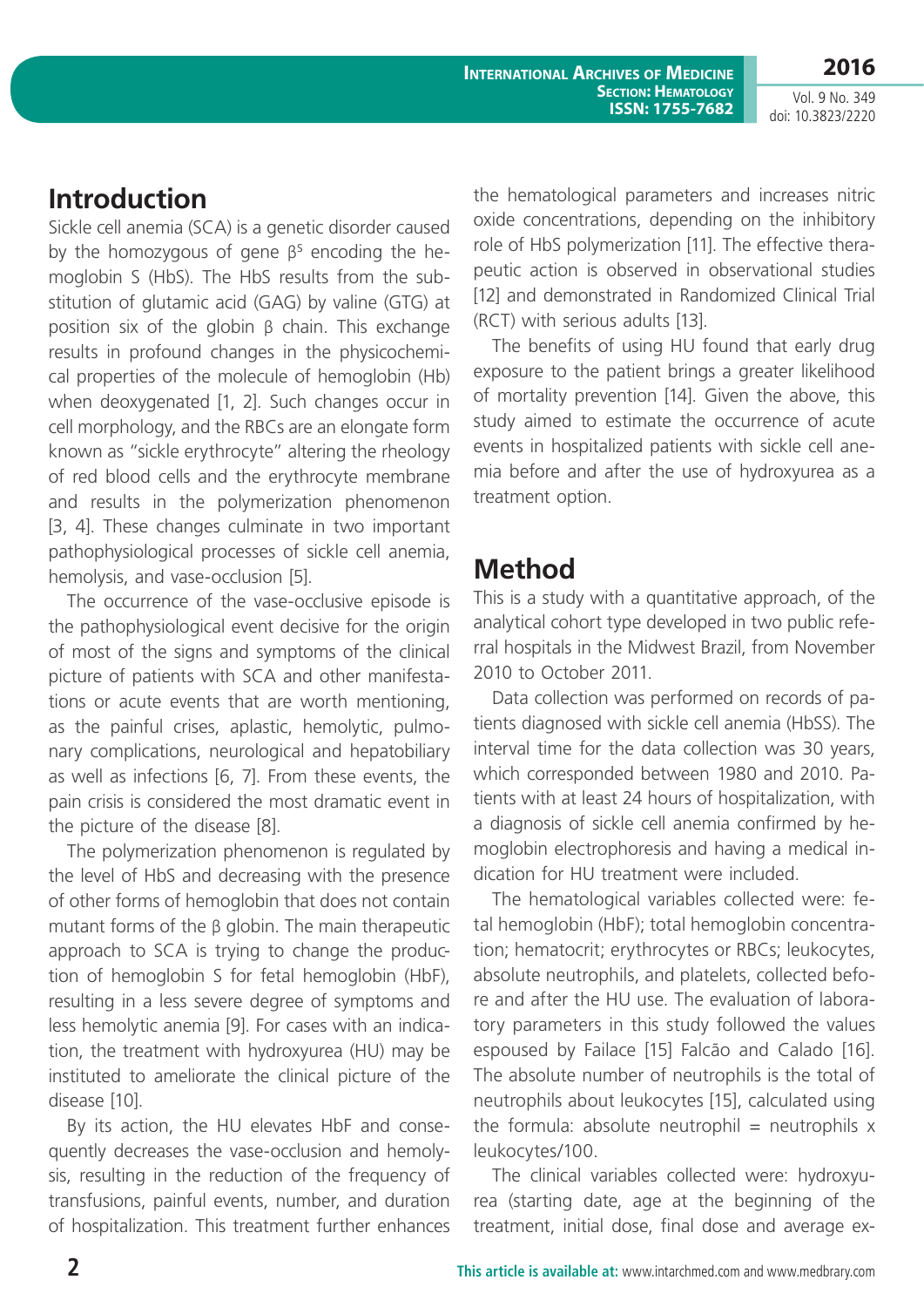**2016**

Vol. 9 No. 349 doi: 10.3823/2220

posure time) and acute events before and after the use of HU (pain crises, acute chest syndrome/ pneumonias - STA/pneumonias), infections, sepsis, priapism, stroke, cholelithiasis, aplastic crisis and the number of blood transfusions). Other variables were related to hospitalizations using opioid analgesics, non-opioid analgesics.

The acute events were defined according to criteria established by the Ministry of Health of Brazil. [17] In the variable of acute events, all events were included, including pain crisis. It was opted for this study to analyze the frequency of painful crisis as an independent variable separately. Moreover, in the variable infections, all infections are included in general, including pneumonia. It was also decided to examine separately pneumonia to be more frequent infections in sickle cell disease.

For the relationship of individualized mg/kg to the HU dosage, the data on the weight of each patient and the prescribed dose recorded in the medical record were used, both before and after use.

When analyzing the results, the comparison between the moments before and after the use of HU was performed using the Wilcoxon test when the samples did not pass the normality test, or through the t Student test when they passed the normality test. The other results of the variables evaluated in this study were presented in descriptive statistics. The statistical program used was SigmaStat, version 3.5 and the level of significance was  $p < 0.05$ .

The study was previously evaluated and approved in its ethical, and methodological aspects by the Ethics Committee in Research of the Federal University of Mato Grosso do Sul, Campo Grande/MS, Brazil, under protocol 1822/2010.

### **Results**

The sample was 32 medical records of hospitalized patients diagnosed with SCA who used HU. The mean age of subjects was 25.65±11.92, which indicates that most of the patients were in the third decade of life. The average time of exposure to drug was  $6.0\pm2.8$  years, and the mean initial dose was 17.00±5.3mg/kg/day, and the final dose was 22,10±5.3mg/kg/day.

**Figure 1** shows the percentage of HbF level reached in this sample after using HU. This result demonstrates the effectiveness of the drug, which resulted in a significant increase in HbF (p  $< 0.001$ ).



The leukocytes showed a significant reduction in the use of hydroxyurea **(Table 1)**.

**Table 1.** Hematological parameters in patients with sickle cell anemia before and after the use of hydroxyurea between 1980 and 2010. Campo Grande/MS, Brazil, 2016 (n=32).

| <b>Variable</b>                | Time regarding the use of hydroxyurea | <b>P-value</b>     |                     |
|--------------------------------|---------------------------------------|--------------------|---------------------|
|                                | Before <sup>1</sup>                   | After <sup>1</sup> |                     |
| Hemoglobin<br>(q/dL)           | $8.08 \pm 0.22$                       | $8.04 + 0.22$      | 0.973               |
| <b>Hematocrit</b><br>$($ %)    | $25.30 \pm 0.64$                      | $24.55 \pm 0.66$   | 0.465               |
| Erythrocytes<br>$(10^6/\mu L)$ | $2.7 \pm 78544.01$                    | $2.5 \pm 77034.80$ | 0.119               |
| Leukocyte<br>$(10^3/\mu L)$    | 15.986±1044.72                        | $13.984 + 947.32$  | 0.0422 <sup>2</sup> |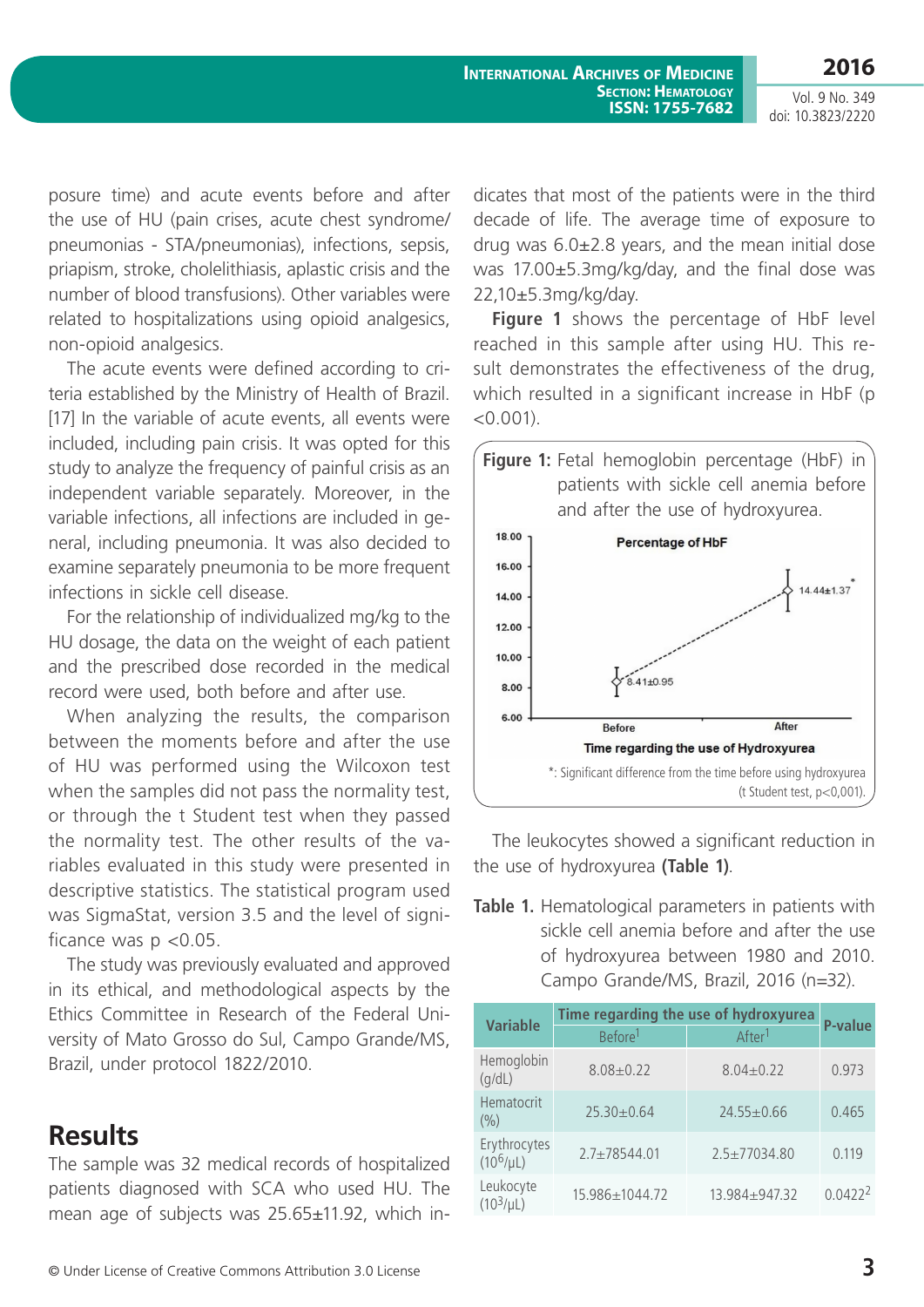| <b>Variable</b>                                                                                                                                                                         | Time regarding the use of hydroxyurea | <b>P-value</b>                          |       |  |  |
|-----------------------------------------------------------------------------------------------------------------------------------------------------------------------------------------|---------------------------------------|-----------------------------------------|-------|--|--|
|                                                                                                                                                                                         | Before <sup>1</sup>                   | After <sup>1</sup>                      |       |  |  |
| Absolute<br>neutrophil<br>(mL)                                                                                                                                                          | $11157.32 + 908.64$                   | 10070.20±742.32                         | 0.185 |  |  |
| Platelets<br>$(10^3 \mu L)$                                                                                                                                                             |                                       | 277.964.29±21087.34 320.160.00±20842.72 | 0.278 |  |  |
| <sup>1</sup> : Data are presented as mean±standard error of the mean.<br><sup>2</sup> : p-value with a significant difference between the times before and<br>after use of hydroxyurea. |                                       |                                         |       |  |  |

In **Table 2**, there are the results for the mean and standard deviation of clinical variables, normalized to a period of 10 years in hospitalized patients with sickle cell anemia before and after the use of HU. After the drug use, there was a significant reduction in hospitalizations for treatment with non-opioid analgesics in acute events infections, pneumonia and blood transfusions.

**Table 2.** Average number of hospitalizations and acute events (normalized to a period of 10 years) seen in patients with sickle cell anemia before and after the use of hydroxyurea between 1980 and 2010. Campo Grande/MS, Brasil, 2016 (n=32).

| <b>Variable</b>                                                       | Time regarding the use of<br>hydroxyurea |                    | <b>P-value</b>     |  |  |
|-----------------------------------------------------------------------|------------------------------------------|--------------------|--------------------|--|--|
| (Average every 10 years)                                              | Before <sup>1</sup>                      | After <sup>1</sup> |                    |  |  |
| Interactions with non-<br>opioid analgesics                           | $10.65 \pm 1.76$                         | $6.51 \pm 1.29$    | 0.014 <sup>2</sup> |  |  |
| Interactions with opioid<br>analgesics                                | $7.34 \pm 1.27$                          | $5.27 \pm 1.03$    | 0.127              |  |  |
| Acute events                                                          | $14.16 \pm 2.62$                         | $7.05 \pm 1.48$    | 0.014 <sup>2</sup> |  |  |
| Pain crises                                                           | $8.20 + 1.47$                            | $5.32 + 1.17$      | 0.264              |  |  |
| Infections                                                            | $1.58 + 0.52$                            | $0.35 + 0.17$      | 0.005 <sup>2</sup> |  |  |
| Pneumonias                                                            | $2.80 + 0.79$                            | $0.79 + 0.36$      | 0.012 <sup>2</sup> |  |  |
| <b>Blood transfusions</b>                                             | $20.12 + 4.56$                           | $10.43 \pm 2.10$   | 0.037 <sup>2</sup> |  |  |
| <sup>1</sup> : Data are presented as mean±standard error of the mean. |                                          |                    |                    |  |  |

 $2$ : p-values significant difference between before and after the use of hydroxyurea (Wilcoxon Test).

# **Discussion**

After using HU, there was a significant increase in HbF level of 8.41±0.95 to 14.44±1.37%, with

an initial medication dosage of 17mg/kg/day and final dose of 22.10mg/kg/day. The results of this study demonstrated the effectiveness of medicine treatment for SCA. These findings are like those found in an observational study that evaluated the pharmacokinetics, toxicity and HbF production with a sample of 32 HbSS patients. In this study, the mean age ranged from  $27.60\pm6.3$  years, but the initial dosage was 10mg/kg/day and ranged up to 35mg/kg/day, as there was a significant increase in HbF of  $4\pm2$  to  $15\pm6\%$  after its use, p<0.001 [12].

In adults, g globin genes have a normal sequence, but remain almost inactive at this stage. However, in exceptional conditions, these genes are activated to produce red blood cells with highly enriched Hb, composed of  $\alpha$  and g chains called as HbF. The HU acts while acting in g globin genes from primitive progenitors and it forces the production of F. This process causes cells to change the kinetics of erythroid proliferation, and produces nitric oxide that acts directly in the production of HbF. [9]

The use of HU in patients with sickle cell anemia is the result of research carried out at the end of the 1970s, in which it was demonstrated that the change in vivo of the erythropoiesis kinetic arises from the HU when inducing the production of fetal hemoglobin [18].

Interestingly, erythrocytes, hemoglobin, and hematocrit with averages already reduced before the use of HU did not increase after treatment with the drug. These results differ from those observed in another study which varied dosage of 10mg/kg/day to 35mg/kg/day performed in people with sickle cell disease [12].

In this study, the leukocytosis showed a significant reduction in the use of HU. These findings corroborate the research that highlighted the key role of leukocytes in the oxidative and inflammatory stress process. Accordingly, leukocytosis may occur due to increased levels of cytokines my-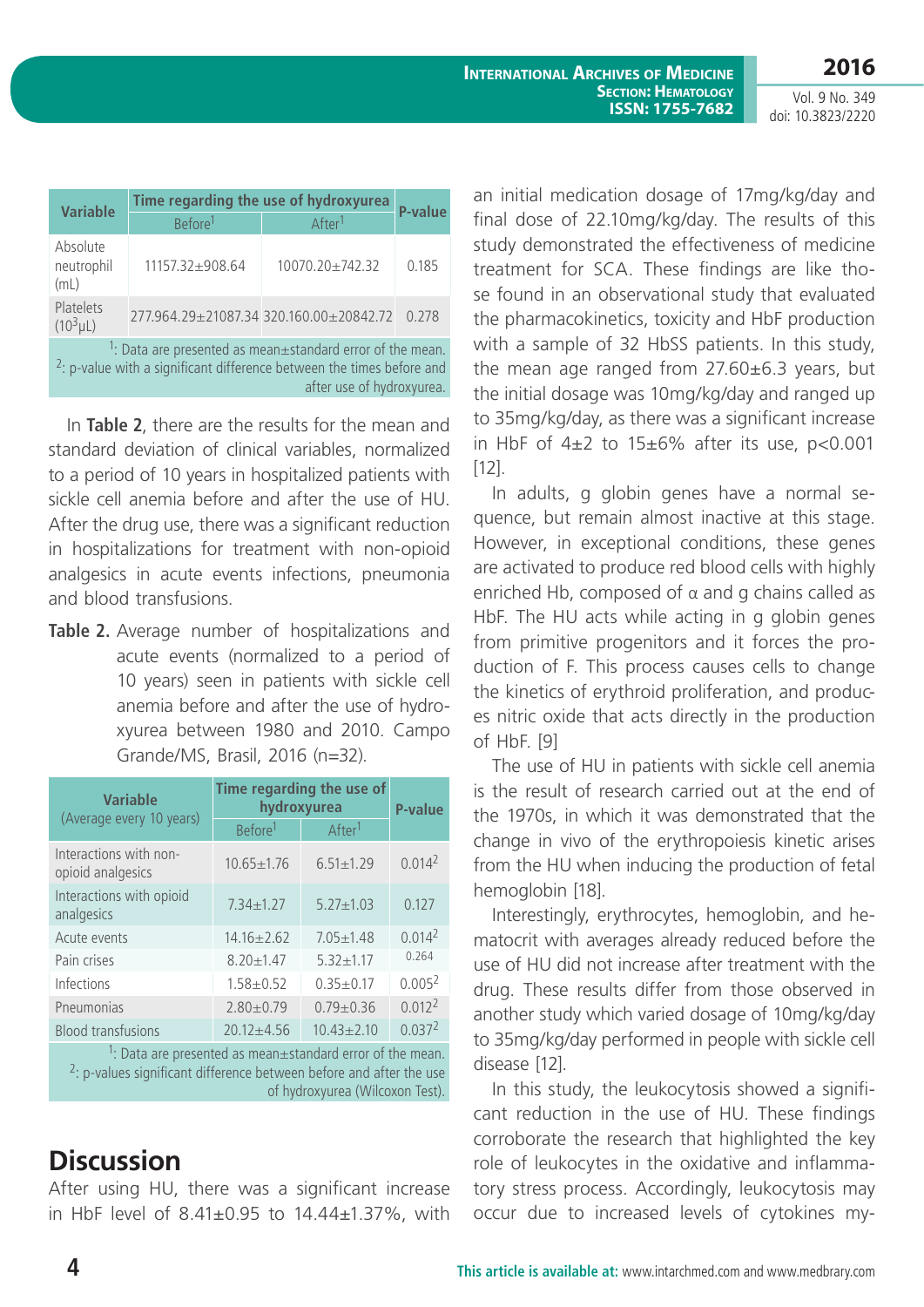**International Archives of Medicine Section: Hematology ISSN: 1755-7682**

Vol. 9 No. 349 doi: 10.3823/2220

**2016**

eloid proliferative and delayed apoptotic process [19]. Furthermore, leukocytes play a central role in initiating vase-occlusive event since from these cells there is the aggregation of other blood cells (erythrocytes, platelets) that promote the narrowing of the vessel lumen. This phenomenon affects the circulation and leads to hypoxia. In response, leukocytes will produce cytokines that induce the expression of adhesion molecules by vascular endothelium [20].

The absolute neutrophils showed a small reduction in their average values. In a study of patients diagnosed with SCA residents in the United States and Canada it was found that after two years of therapy with HU, there were half of the patients with an increase in HbF with reduced leukocytes and consequent improvement of the disease in the experimental group [13].

In this study, the acute events showed a significant reduction in the average after the use of HU. The effect of this drug reduces the incidence of vase-occlusive crisis supposedly by elevated HbF, with improvement in patients´ symptoms [21]. Evidence of the effect of HU is demonstrated with the explosion of young F cells within 72 hours [22].

The reduction of acute events after the use of HU emphasizes the complexity of the vase-occlusive process in sickle cell anemia, not completely understood condition and participation of neutrophil as the vase-occlusive event initiators. In this sense, polymorphonuclear neutrophils (PMN) are activated by direct interaction sickled erythrocytes (SS-RBC), which takes the PMN to play a crucial role in the cascade of events leading up to the crisis. Therapeutic interventions intended to reduce SS-RBC-PMN [21].

As for the total of acute events in this study, there was a reduction in the use of HU. In a Brazilian study, there was a reduction of three events: painful crises (1.86 to 0.81,  $p=0.0014$ ), acute chest syndrome (from 0.35 to 0.08, p=0.0045, infections (1.03 to 0.5, p=0.047) [23].

In this study, pain crises did not show a significant reduction, but its frequency decreased after using HU. In addition to this event, there was a significant reduction in the mean of transfusions and hospitalizations. These results corroborate an RCT developed with 299 patients, in which there was a reduction in crisis rate in treated patients (mean 2.5 vs. 4.5 crises/year, p<0.001) compared to placebo, as well as in transfusions and hospitalizations [13]. A systematic review study aimed at identifying in the literature and gathering the scientific evidence showing effectiveness, barriers, and toxicity of the use of HU in children with SCA, also found reduced pain episodes and hospitalizations [24]. Another review gathered scientific evidence on the management of sickle cell disease, and it strongly recommends the use of hydroxyurea for adults with 3 or more vase-occlusive crises per year, with episodes of pain that interfere with their daily lives. [25]

Regarding the hospitalizations for treatment of acute events with opioid analgesics and non-opioid after using HU, there was an average reduction in the frequency requirements of these analgesics and significant reduction of the use of non-opioids. In the therapeutic approach, morphine is the opioid agonist most widely used for pain control, and meperidine is contraindicated for patients with sickle cell disease, because there may be physical dependence [8].

In infections, there was a significant reduction of the mean values in this study after using HU. In a survey of 43 children with sickle cell anemia (93% asplenia or almost asplenia), the spleen filtering function was measured before and during therapy with maximally tolerated dose of HU and average use of 2.6 years. Of this total, six patients (14%) had the spleen function completely recovered [26]. The spleen in the initial state of hipoesplenia presented reversibility function in response to certain treatments such as hydroxyurea [27].

The most frequent acute event among the infections in the sample studied was pneumonia. To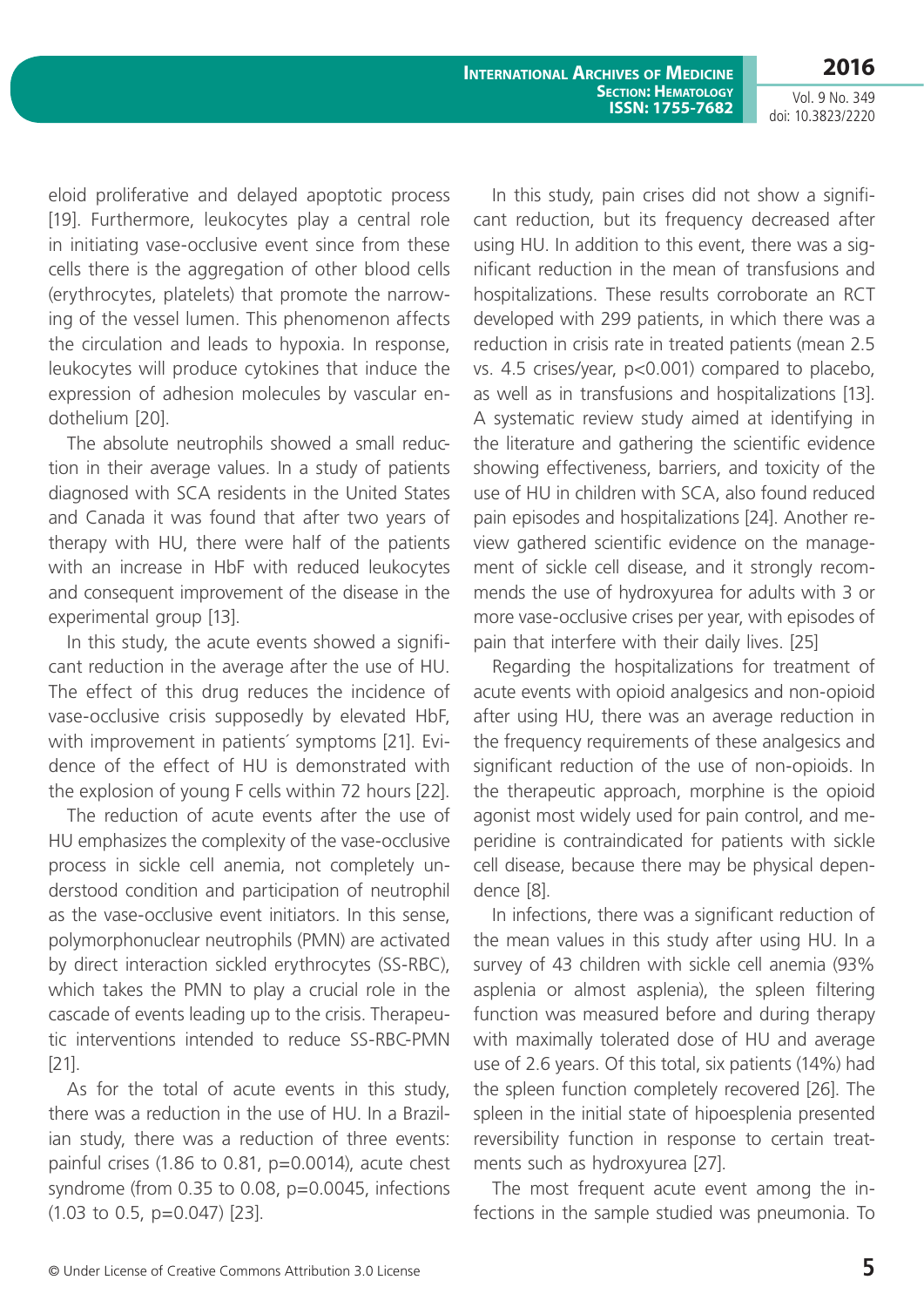discuss this finding, it was based on a retrospective study that showed an incidence of 16% of serious bacterial infections, mostly pneumonia being without records in the use of HU [28, 29].

Limitations of this study are related to some variables that were not systematically in the records and prevented them from making some interesting analysis. It is emphasized that these limitations did not prevent achieving the goal of current research.

# **Conclusion**

The results of this study showed that after the use of hydroxyurea in patients with sickle cell anemia (SCA), there was a significant increase in the level of HbF, significant reduction in mean leukocyte values, absolute neutrophils, as well as in acute events, transfusions and hospitalizations for use non-opioid in the sample investigated. It is suggested to carry out further studies with an experimental approach to find what is the ideal dose of HU to be administered to patients with sickle cell anemia.

# **References**

- **1.** McGann PT, Ware RE. Hydroxyurea for sickle cell anemia: what have we learned and what questions still remain? Curr Opin Hematol. 2011; 18(3):158-65. Available from: [http://www.ncbi.](http://www.ncbi.nlm.nih.gov/pubmed/21372708) [nlm.nih.gov/pubmed/21372708](http://www.ncbi.nlm.nih.gov/pubmed/21372708)
- **2.** Pelizaro BI, Ivo ML, Domingos CRB, Araújo OMR, Salazar EAVM, Ferreira Júnior MA. Hydroxyurea in the sickle cell anemia: toxicity and effectiveness. Rev enferm UFPE on line. 2012; 6(8):1864-70. Available from: [http://www.revista.ufpe.br/revistaenfermagem/](http://www.revista.ufpe.br/revistaenfermagem/index.php/revista/article/viewArticle/2667) [index.php/revista/article/viewArticle/2667](http://www.revista.ufpe.br/revistaenfermagem/index.php/revista/article/viewArticle/2667)
- **3.** Zago MA, Pinto ACS. The pathophysiology of sickle cell disease: from the genetic mutation to multiorgan disfunction. Rev Bras Hematol Hemoter. 2007; 29(3):207-14. Available from: [http://](http://www.scielo.br/pdf/rbhh/v29n3/v29n3a03.pdf) [www.scielo.br/pdf/rbhh/v29n3/v29n3a03.pdf](http://www.scielo.br/pdf/rbhh/v29n3/v29n3a03.pdf)
- **4.** Fitzhugh CD, Hsieh MM, Allen D, Coles WA, Seamon C, Ring M, Zhao X, Minniti CP, Rodgers GP, Schechter AN, Tisdale JF, Taylor VI JG. Hydroxyurea-Increased Fetal Hemoglobin Is Associated with Less Organ Damage and Longer Survival in Adults with Sickle Cell Anemia. PLOS ONE. 2015;
- **5.** Booth C, Inusa B, Okaro SK. Infection in sickle cell disease: A review. Int J Infect Dis. 2010; 14: e2- e12. Available from: [http://](http://www.ncbi.nlm.nih.gov/pubmed/19497774) [www.ncbi.nlm.nih.gov/pubmed/19497774](http://www.ncbi.nlm.nih.gov/pubmed/19497774)
- **6.** Costa FF. Anemia falciforme. In: Zago MA, Falcão RP, Pasquini R. Hematologia: Fundamentos e prática. São Paulo: Atheneu, 2004, cap.30, 289-307.8v. Platt OS. Hydroxyurea for the treatment of sickle cell anemia. N Engl J Med, 2008; 358, 1362-9. Available from: [http://www.uniklinik-duesseldorf.](http://www.uniklinik-duesseldorf.de/fileadmin/Datenpool/einrichtungen/klinik_fuer_kinder_onkologie_haematologie_und_immunologie_id26/dateien/Hydroxyurea_reviewPlatt_NEJM.pdf) [de/fileadmin/Datenpool/einrichtungen/klinik\\_fuer\\_kinder\\_](http://www.uniklinik-duesseldorf.de/fileadmin/Datenpool/einrichtungen/klinik_fuer_kinder_onkologie_haematologie_und_immunologie_id26/dateien/Hydroxyurea_reviewPlatt_NEJM.pdf) [onkologie\\_haematologie\\_und\\_immunologie\\_id26/dateien/](http://www.uniklinik-duesseldorf.de/fileadmin/Datenpool/einrichtungen/klinik_fuer_kinder_onkologie_haematologie_und_immunologie_id26/dateien/Hydroxyurea_reviewPlatt_NEJM.pdf) [Hydroxyurea\\_reviewPlatt\\_NEJM.pdf](http://www.uniklinik-duesseldorf.de/fileadmin/Datenpool/einrichtungen/klinik_fuer_kinder_onkologie_haematologie_und_immunologie_id26/dateien/Hydroxyurea_reviewPlatt_NEJM.pdf)
- **7.** Ivo ML. Carvalho EC. Nursing care to patiens with sickle cell disease in the light of Roy's model. Rev Latino-Am. Enfermagem. 2003; 11(2):192-8. Available from: [http://www.scielo.br/pdf/](http://www.scielo.br/pdf/rlae/v11n2/v11n2a08.pdf) [rlae/v11n2/v11n2a08.pdf](http://www.scielo.br/pdf/rlae/v11n2/v11n2a08.pdf)
- **8.** Lobo C, Marra VN, Silva RMG. Painful episodes in sickle cell disease. Rev Bras Hematol Hemoter. 2007; 29(3):247-58. Available from:<http://www.scielo.br/pdf/rbhh/v29n3/v29n3a11.pdf>
- **9.** Platt OS. Hydroxyurea for the treatment of sickle cell anemia. N Engl J Med, 2008; 358, 1362-9. Available from: [http://www.](http://www.uniklinik-duesseldorf.de/fileadmin/Datenpool/einrichtungen/klinik_fuer_kinder_onkologie_haematologie_und_immunologie_id26/dateien/Hydroxyurea_reviewPlatt_NEJM.pdf) [uniklinik-duesseldorf.de/fileadmin/Datenpool/einrichtungen/](http://www.uniklinik-duesseldorf.de/fileadmin/Datenpool/einrichtungen/klinik_fuer_kinder_onkologie_haematologie_und_immunologie_id26/dateien/Hydroxyurea_reviewPlatt_NEJM.pdf) klinik fuer kinder onkologie haematologie und [immunologie\\_id26/dateien/Hydroxyurea\\_reviewPlatt\\_NEJM.pdf](http://www.uniklinik-duesseldorf.de/fileadmin/Datenpool/einrichtungen/klinik_fuer_kinder_onkologie_haematologie_und_immunologie_id26/dateien/Hydroxyurea_reviewPlatt_NEJM.pdf)
- **10.** Silva MC, Shimauti ELT. Effectiveness and toxicity of hydroxyurea in children with sickle cell anemia. Rev Bras Hematol Hemoter. 2006; 28(2):144-48. Available from: [http://www.scielo.br/pdf/](http://www.scielo.br/pdf/rbhh/v28n2/v28n2a16.pdf) [rbhh/v28n2/v28n2a16.pdf](http://www.scielo.br/pdf/rbhh/v28n2/v28n2a16.pdf)
- **11.** Davies SC, Gilmore, A. The role of hydroxyurea in management of sickle cell disease. Blood Rev. 2003; 17(2):99-109. Available from: <http://www.ncbi.nlm.nih.gov/pubmed/12642122>
- **12.** Charache S, Dover GJ, Moore RD, Eckert S, Ballas SK, Koshy M, et al. Hydroxyurea: effects on hemoglobin F production in patients with sickle cell anemia. Blood. 1992; 79(10):2555-65. Available from: <http://www.ncbi.nlm.nih.gov/pubmed/1375104>
- **13.** Charache S, Terrin ML, Moore RD, Dover GJ, Barton FB, Eckert SV, et al. Multicenter study of hydroxyurea in sickle cell anemia: effect of hydroxyurea on the frequency of painful crises in sickle cell anemia. N Engl J Med. 1995; 332:1317- 22. Available from: [http://www.nejm.org/doi/full/10.1056/](http://www.nejm.org/doi/full/10.1056/NEJM199505183322001#t=article) [NEJM199505183322001#t=article](http://www.nejm.org/doi/full/10.1056/NEJM199505183322001#t=article)
- **14.** Steinberg MH, Carthy WF, Castro O, Ballas SK, Armstrong FD, Smith W, et al. The risks and benefits of long-term use of hydroxyurea in sickle cell anemia: A 17.5 year follow-up. Am J Hematol. 2010; 85(6):403-8. Available from: [http://www.ncbi.](http://www.ncbi.nlm.nih.gov/pubmed/20513116) [nlm.nih.gov/pubmed/20513116](http://www.ncbi.nlm.nih.gov/pubmed/20513116)